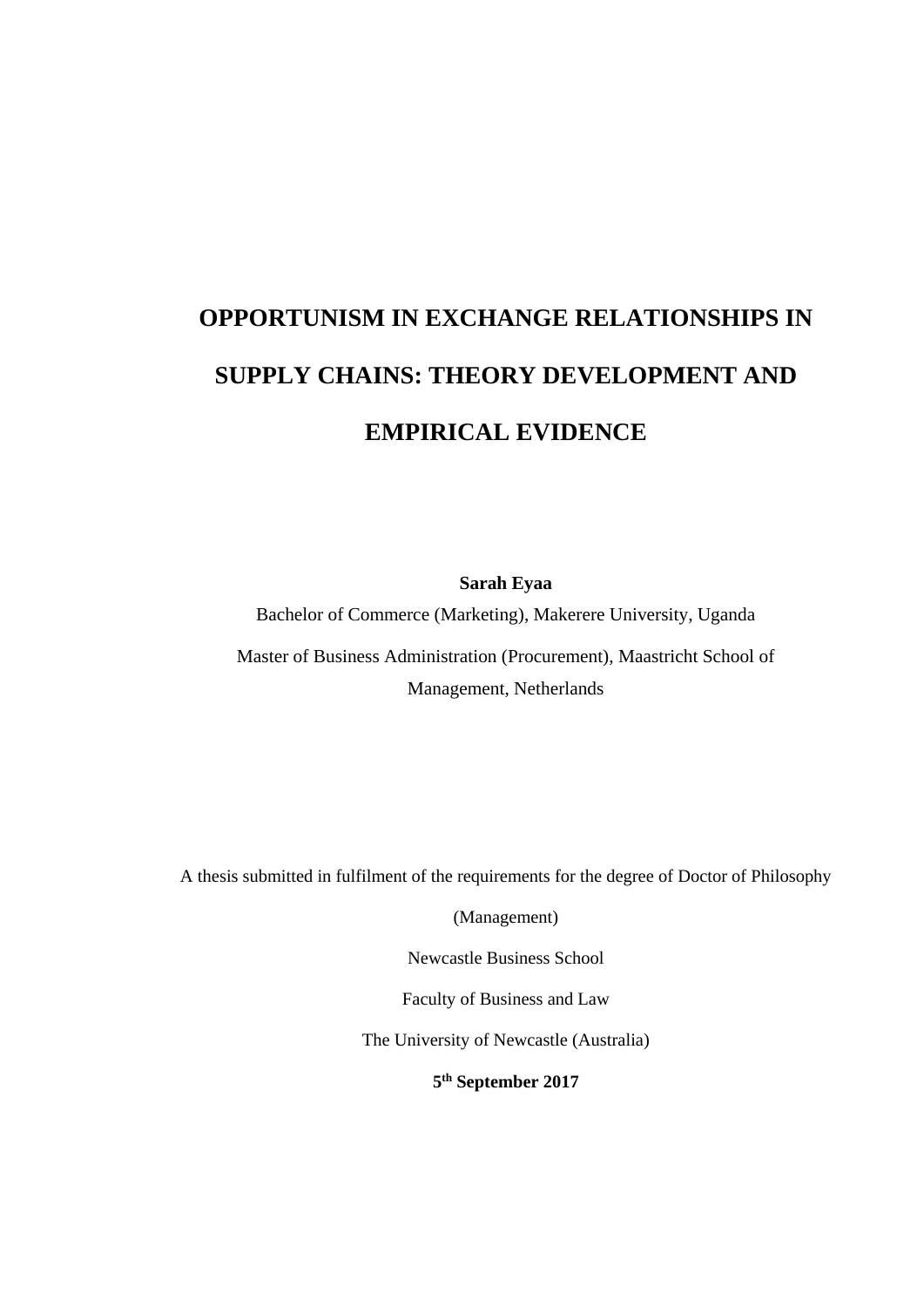The thesis contains no material which has been accepted for the award of any other degree or diploma in any university or other tertiary institution and, to the best of my knowledge and belief, contains no material previously published or written by another person, except where due reference has been made in the text. I give consent to the final version of my thesis being made available worldwide when deposited in the University's DigitalRepository, subject to the provisions of the Copyright Act 1968.

Sarah Eyaa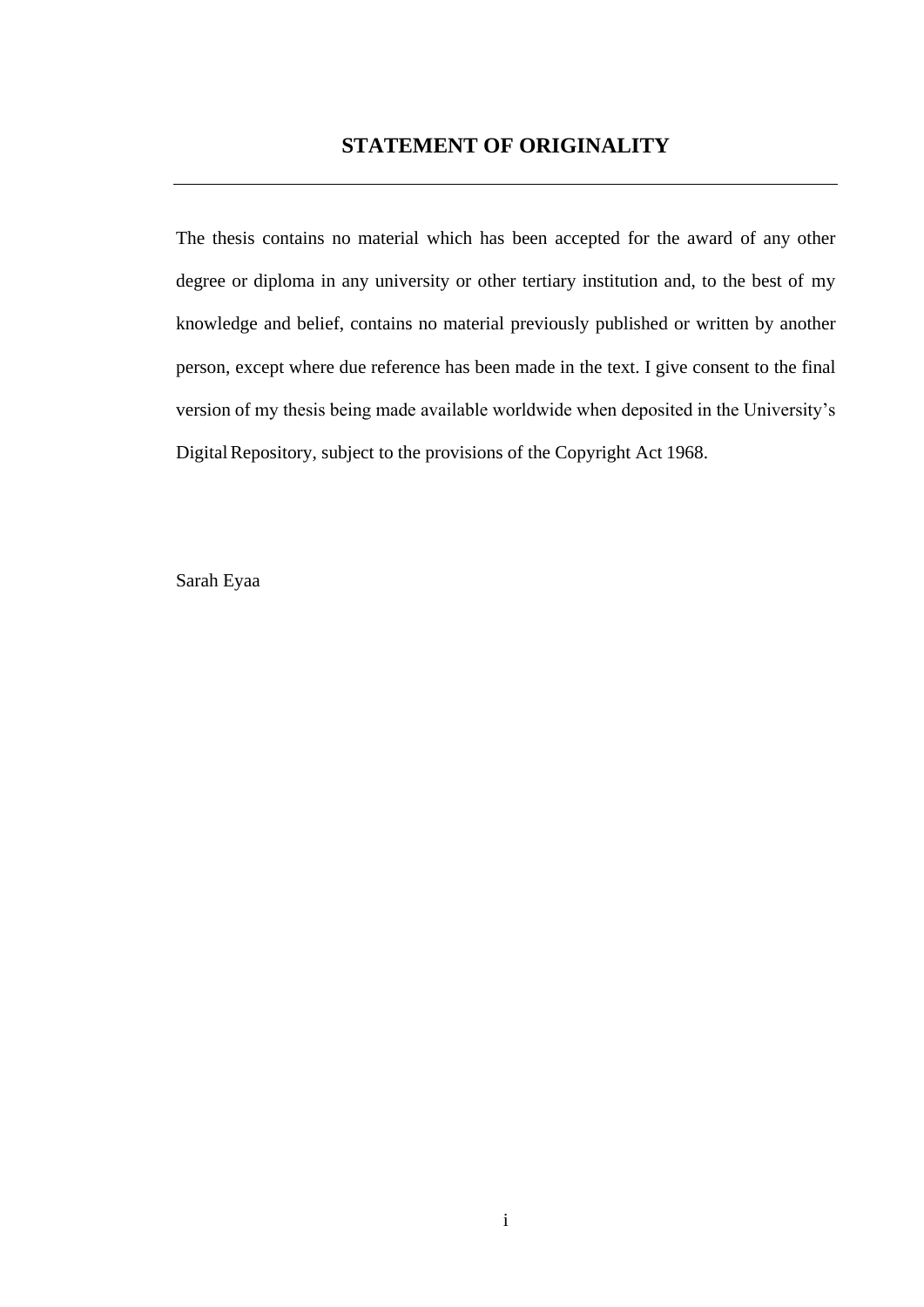# **DEDICATION**

I dedicate this thesis to God, my husband, children and parents.

God, the Father, Son and Holy Spirt—You have indeed made all things possible for me during the PhD journey according to your word (Luke 1:37).

My husband, Mr. Julius Bulamu—your unconditional support, love, prayers and sacrifice have made the PhD journey a reality.

My children, Shaun and Shyvonne—your love, support and empathy in the many small ways made the journey lighter.

My parents—Charles and Hellen Ochen—you love, support, prayers and the foundation you gave me has kept me going.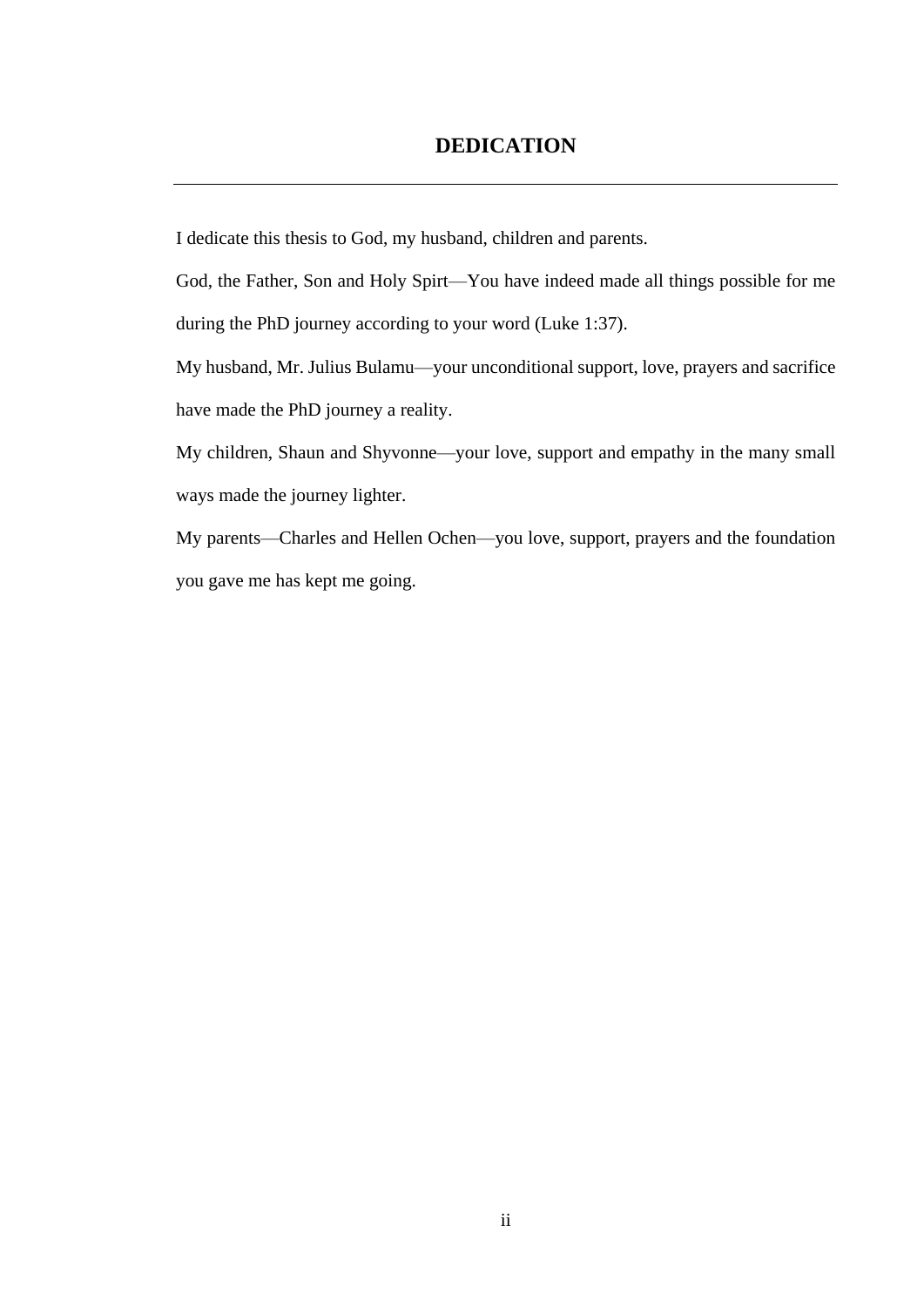This work has been possible because of the support of many individuals and institutions. May God bless all those who have supported me throughout this journey. First and foremost, I thank God from whom all blessings and good things flow. You, God have sustained me throughout this programme and given me all that I have needed to come to a successful completion. I can only say Ebenezer (1 Samuel 7:12 - Then Samuel took a stone and set it up between Mizpah and Shen, and called its name Ebenezer, saying, "Thus far the Lord has helped us.").

I extend my appreciation to my principal supervisor, Associate Professor Ramaswami Sridharan for his guidance. I also thank my co-supervisor Associate Professor Suzanne Ryan for her support. The PhD journey has indeed been a worthwhile learning process. I thank the University of Newcastle for offering me a University of Newcastle International Postgraduate Research Scholarship (UNIPRS) that covered my tuition and stipend. Without this scholarship, the journey to Australia would have remained a dream. I thank the management and staff of the Faculty of Business and Law and Newcastle Business School for their support during the PhD programme. I also thank the Office of Graduate Studies of the University of Newcastle for granting me a PhD completion scholarship.

My gratitude also goes to the management of Makerere University Business School (MUBS) for the support rendered and for granting me study leave. Specifically, I thank the Principal of MUBS, Professor Wasswa Balunywa for encouraging staff to pursue further studies and become better academics. Professor Joseph Ntayi, thank you for your mentorship and training thus giving me a foundation for the PhD programme. The Dean, Faculty of Computing and Management Science (MUBS) Associate Professor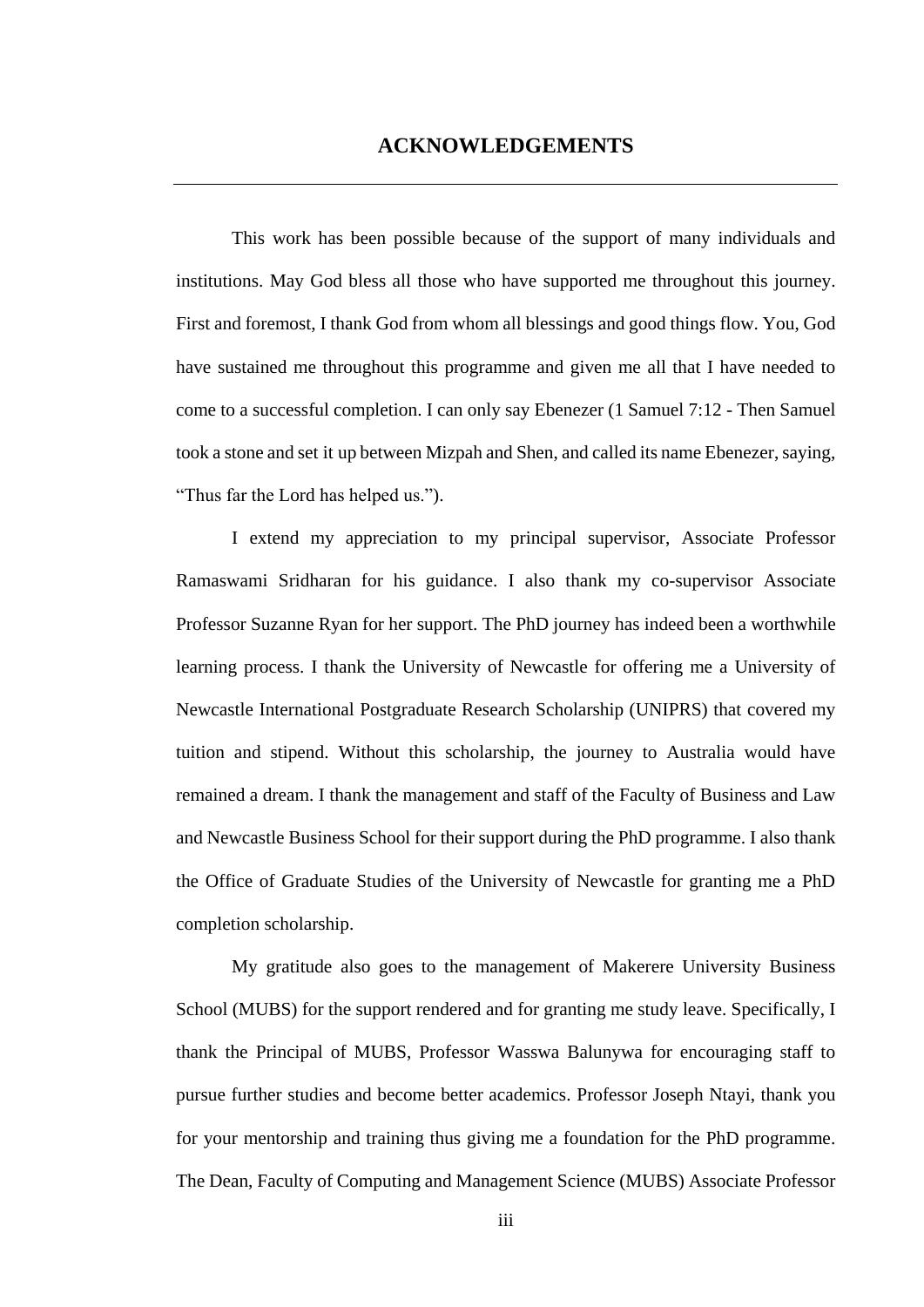Moya Musa and the heads of the Department of Procurement and Logistics Management over the years, Dr. Moses Muhwezi, Professor Nixon Kamukama, Dr. Levi Bategeka Kabagambe and Dr. Arthur Ahimbisibwe, thank you for your support. My fellow staff in the Department of Procurement and Logistics Management (MUBS), I am forever grateful for your support and encouragement.

I would also like to thank several families in Australia that have supported us in so many ways to make our life enjoyable. Dr. Collins and Mrs. Rose Oku and your family, thank you for receiving us when we first arrived and giving us a home. Your family has supported us in so many ways. The Anne Family, for faithfully and professionally managing the Family Day Care that my children have attended while I was a student, I appreciate your dedication. Aunty Kadiata, Oumar, Malik, Mariamme, Oumu and Awa, without your help with the children, so many things would have been impossible. I am so grateful to God for you all. To the Reynolds Family, Woodward Family and Reynolds Family—thank you for your unending support.

My sincere appreciation also goes to our church family at C3 North West (Birmingham Gardens). Pastors Darren and Beck Chapman, Pastors Keith and Janet Edwards and our connect group leaders, Peter and Monica Wann, thank you for everything. Members of C3 North West, I cannot mention you all but I am forever thankful for your prayers, love and support in many ways. I am also grateful to other groups that have supported me spiritually: Explore Women's Ministry—you have inspired me to believe for better always; Agape Prayer Group—your love and sense of community provided support and help when needed; Iron Sharpens Iron Group—you have always inspired me to live and be the person that God has called me to be. I am also thankful for spiritual lessons learnt from Zoe Fellowship (Uganda) and The Watchman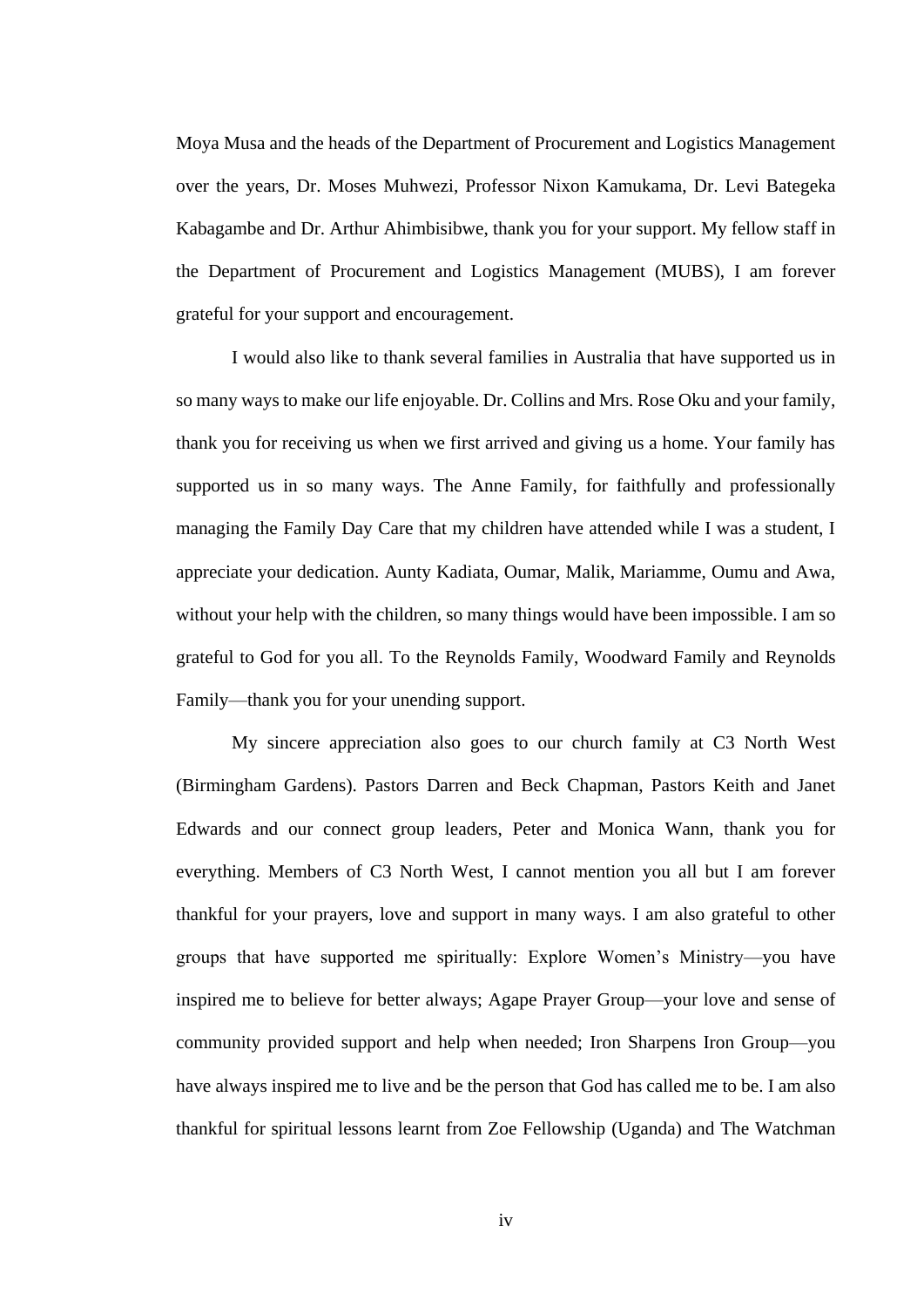Ministry (Uganda) that have inspired me to seek excellence in all and believe that God makes all things possible.

Last but not least, I am grateful to my fellow PhD students together with their families who have walked the journey with me. I am not able to mention you all because you are many. Your support and encouragement has always brought a wonderful sense of comfort. Dr. Lorna Katusiime, thank you for those unending tips at the start of the PhD and spiritual inspiration, they all made the journey easier. To all my friends in Australia and Uganda, I cannot mention you all but I am grateful for your friendship, advice, encouragement and support. P31 members (Yvonne, Jen, Charlotte and Marietta), Reviving Group (Grace, Brenda and Julie) and E-Lunchie Group, doing life with you ladies for almost two decades has been amazing. I am always aware of your prayers covering me wherever I have gone. Thank you for everything as well.

Finally, special appreciation goes to my family. My parents, Charles and Hellen Ochen—thank you for giving me a good foundation, teaching me the value of hard work and praying for me always. My aunties, uncles, cousins, nieces, nephews and relatives thank you for your encouragement and support. My in-laws—thank you for your endless prayers, encouragement and faith in me. My husband, Julius, you have scarified so much to make this PhD a reality. You have supported me in all possible ways, believed in me, encouraged me and always told me all I need is faith to achieve what I hope for. May God reward you abundantly. My children, Shaun and Shyvonne, you have sacrificed your time with me because I have been busy most of the time and your sacrifice has all been worth it. The journey is all over now, we can have more fun.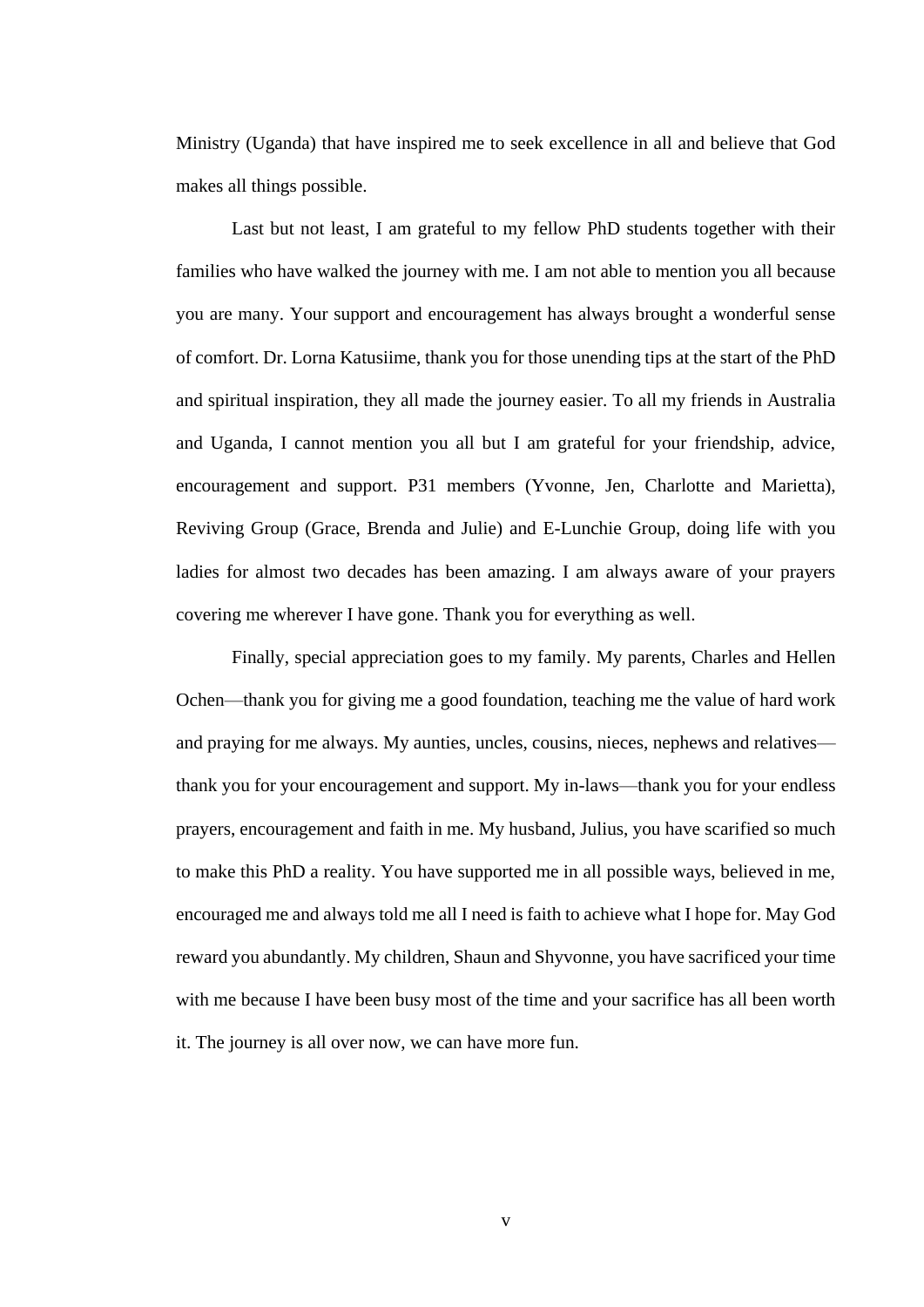# **ABBREVIATIONS USED IN THESIS**

| AT           | <b>Agency Theory</b>                                    |
|--------------|---------------------------------------------------------|
| <b>AVE</b>   | Average Variance Extracted                              |
| <b>CDT</b>   | <b>Cultural Dimensions Theory</b>                       |
| <b>CMB</b>   | <b>Common Methods Bias</b>                              |
| <b>GDP</b>   | <b>Gross Domestic Product</b>                           |
| <b>HREC</b>  | University of Newcastle Human Research Ethics Committee |
| IT           | <b>Information Technology</b>                           |
| $K-S$        | Kolmogorov-Smirnov                                      |
| <b>LTO</b>   | Long-term Orientation                                   |
| <b>MCAR</b>  | Missing Completely At Random                            |
| <b>NAADS</b> | The National Agricultural Advisory Services             |
| NITA-U       | National Information Technology Authority - Uganda      |
| <b>PIS</b>   | <b>Participant Information Sheet</b>                    |
| <b>PSFU</b>  | Private Sector Foundation of Uganda                     |
| <b>RDT</b>   | <b>Resource Dependence Theory</b>                       |
| <b>RET</b>   | <b>Relational Exchange Theory</b>                       |
| SMEs         | <b>Small and Medium Enterprises</b>                     |
| <b>SPSS</b>  | <b>Statistical Package for Social Sciences</b>          |
| S-W          | Shapiro-Wilk                                            |
| <b>TCE</b>   | <b>Transaction Cost Economics</b>                       |
| <b>TPB</b>   | Theory of Planned Behaviour                             |
| <b>TQM</b>   | <b>Total Quality Management</b>                         |
| <b>TRA</b>   | Theory of Reasoned Action                               |
| <b>UCDA</b>  | <b>Uganda Coffee Development Authority</b>              |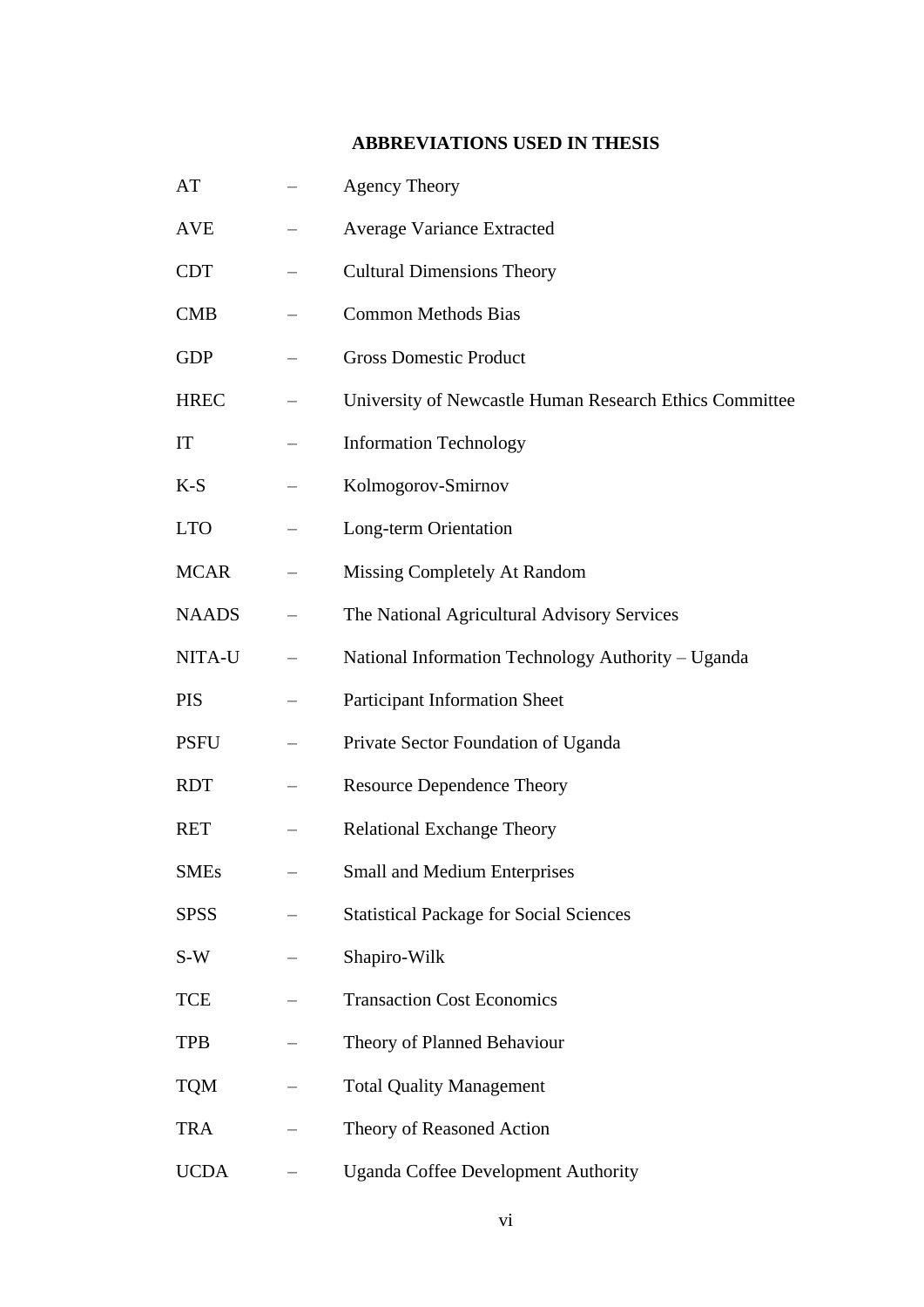| UEPB         | <b>Uganda Export Promotions Board</b>            |
|--------------|--------------------------------------------------|
| UIA          | <b>Uganda Investment Authority</b>               |
| UMA          | <b>Uganda Manufacturers Association</b>          |
| <b>UNDFA</b> | <b>Uganda National Dairy Farmers Association</b> |
| <b>UNFFE</b> | <b>Uganda National Farmers Federation</b>        |
| USA          | United States of America                         |
| USA          | <b>Untied States of America</b>                  |
| <b>USSIA</b> | <b>Uganda Small Scale Industries Association</b> |
| VIF          | Variance Inflation Factor                        |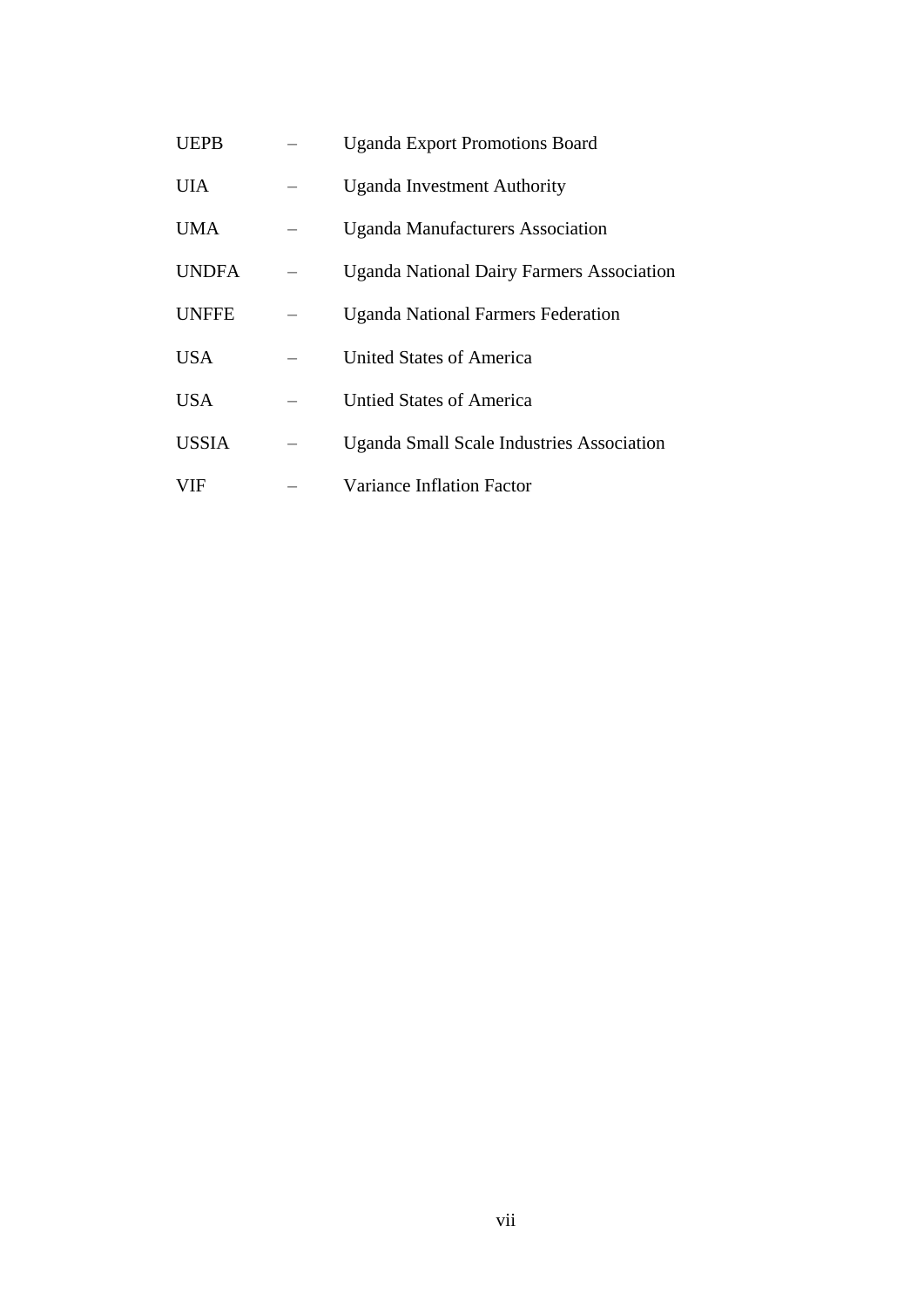# **TABLE OF CONTENTS**

| 1.1   |                                                     |  |
|-------|-----------------------------------------------------|--|
| 1.2   |                                                     |  |
| 1.3   |                                                     |  |
| 1.4   |                                                     |  |
| 1.5   |                                                     |  |
| 1.6   |                                                     |  |
| 1.7   |                                                     |  |
| 1.8   | LIMITATIONS AND FUTURE RESEARCH DIRECTIONS  14      |  |
| 1.9   |                                                     |  |
|       |                                                     |  |
| 2.1   |                                                     |  |
| 2.2   |                                                     |  |
| 2.2.1 |                                                     |  |
| 2.2.2 |                                                     |  |
| 2.3   | THEORETICAL FRAMEWORKS FOR OPPORTUNISM RESEARCH  24 |  |
| 2.3.1 |                                                     |  |
| 2.3.2 |                                                     |  |
| 2.3.3 |                                                     |  |
| 2.3.4 |                                                     |  |
|       |                                                     |  |
| 2.4.1 |                                                     |  |
| 2.4.2 |                                                     |  |
| 2.4.3 |                                                     |  |
| 2.4.4 |                                                     |  |
| 2.5   |                                                     |  |
|       |                                                     |  |
| 3.1   |                                                     |  |
| 3.2   |                                                     |  |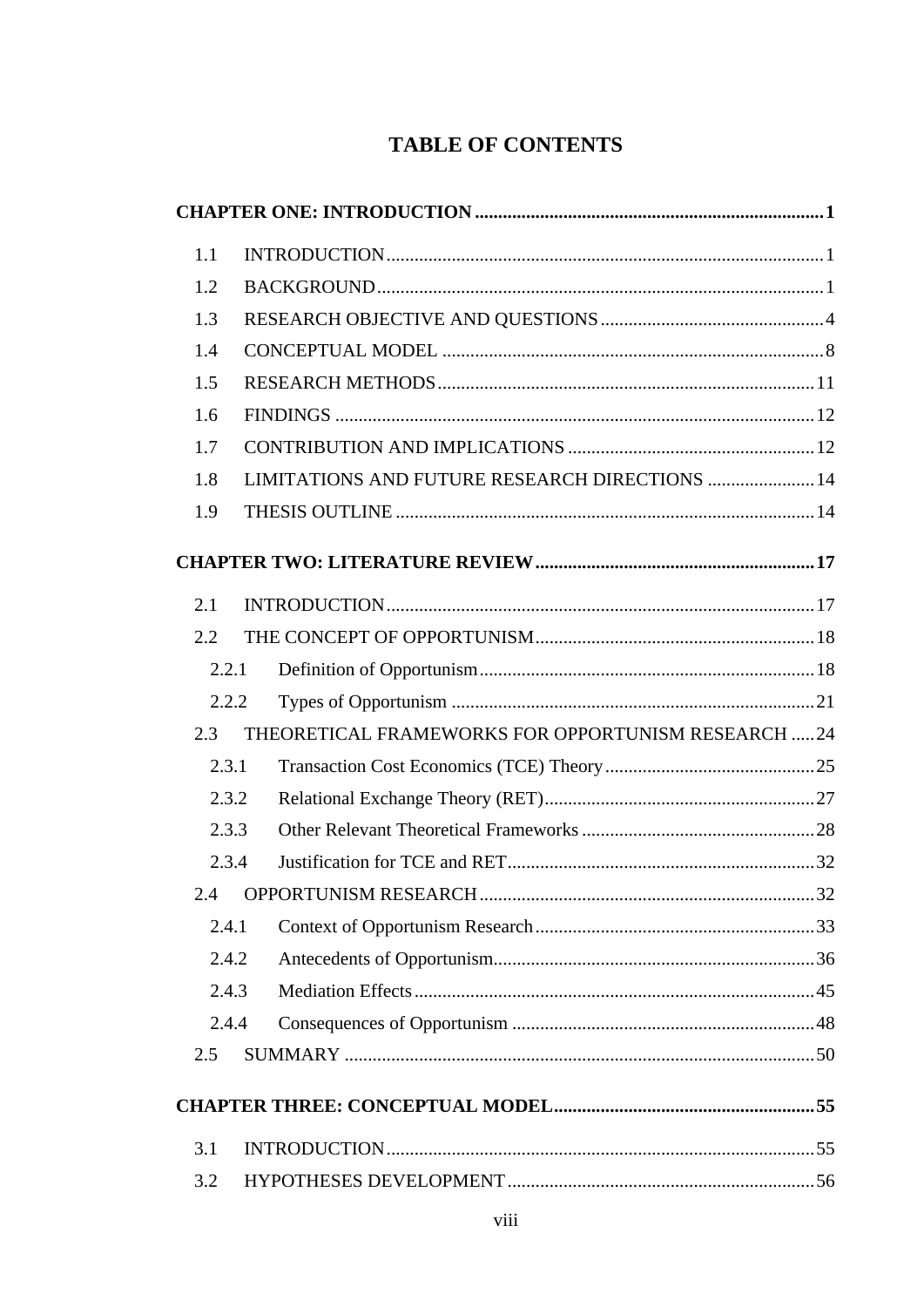| 3.2.1 |    |  |
|-------|----|--|
| 3.2.2 |    |  |
| 3.2.3 |    |  |
| 3.3   |    |  |
| 3.3.1 |    |  |
| 3.3.2 |    |  |
| 3.3.3 |    |  |
| 3.3.4 |    |  |
| 3.5   |    |  |
|       |    |  |
| 4.1   |    |  |
| 4.2   |    |  |
| 4.3   |    |  |
| 4.3.1 |    |  |
| 4.3.2 |    |  |
| 4.3.3 |    |  |
| 4.3.4 |    |  |
| 4.4   |    |  |
| 4.5   |    |  |
| 4.6   |    |  |
| 4.7   |    |  |
| 4.7.1 |    |  |
| 4.7.2 |    |  |
| 4.8   |    |  |
| 4.9   |    |  |
|       |    |  |
| 5.1   |    |  |
| 5.2   |    |  |
| 5.3   |    |  |
| 5.4   |    |  |
| 5.4.1 |    |  |
| 5.4.2 |    |  |
|       | ix |  |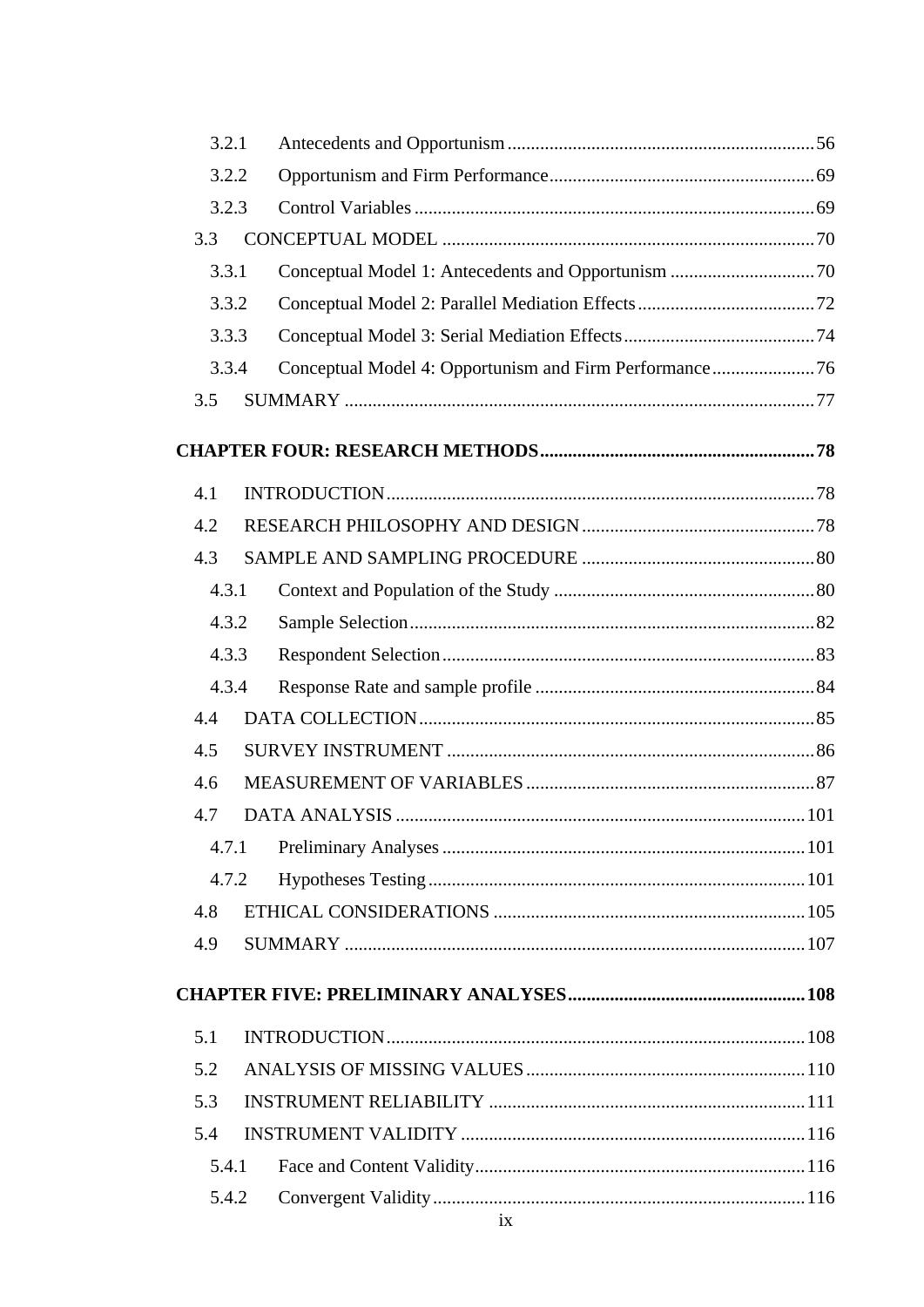|       | 5.4.3 |                                                              |  |
|-------|-------|--------------------------------------------------------------|--|
| 5.5   |       |                                                              |  |
| 5.6   |       |                                                              |  |
| 5.7   |       |                                                              |  |
| 5.8   |       |                                                              |  |
| 5.8.1 |       | Revised Conceptual Model 1: Antecedents and Opportunism  126 |  |
| 5.8.2 |       | Revised Conceptual Model 2: Parallel Mediation Effects  126  |  |
|       | 5.8.3 | Revised Conceptual Model 3: Serial Mediation Effects  129    |  |
| 5.9   |       |                                                              |  |
|       |       |                                                              |  |
| 6.1   |       |                                                              |  |
| 6.2   |       |                                                              |  |
| 6.3   |       |                                                              |  |
| 6.4   |       |                                                              |  |
| 6.5   |       | DIRECT EFFECTS WITHIN INDUSTRY SECTORS  139                  |  |
| 6.6   |       |                                                              |  |
|       |       |                                                              |  |
| 7.1   |       |                                                              |  |
| 7.2   |       |                                                              |  |
| 7.2.1 |       |                                                              |  |
| 7.2.2 |       |                                                              |  |
| 7.2.3 |       |                                                              |  |
| 7.3   |       |                                                              |  |
| 7.3.1 |       |                                                              |  |
| 7.3.2 |       |                                                              |  |
| 7.3.3 |       |                                                              |  |
| 7.4   |       | MEDIATION EFFECTS WITHIN INDUSTRY SECTORS  161               |  |
| 7.4.1 |       |                                                              |  |
| 7.4.2 |       |                                                              |  |
| 7.4.3 |       |                                                              |  |
| 7.5   |       |                                                              |  |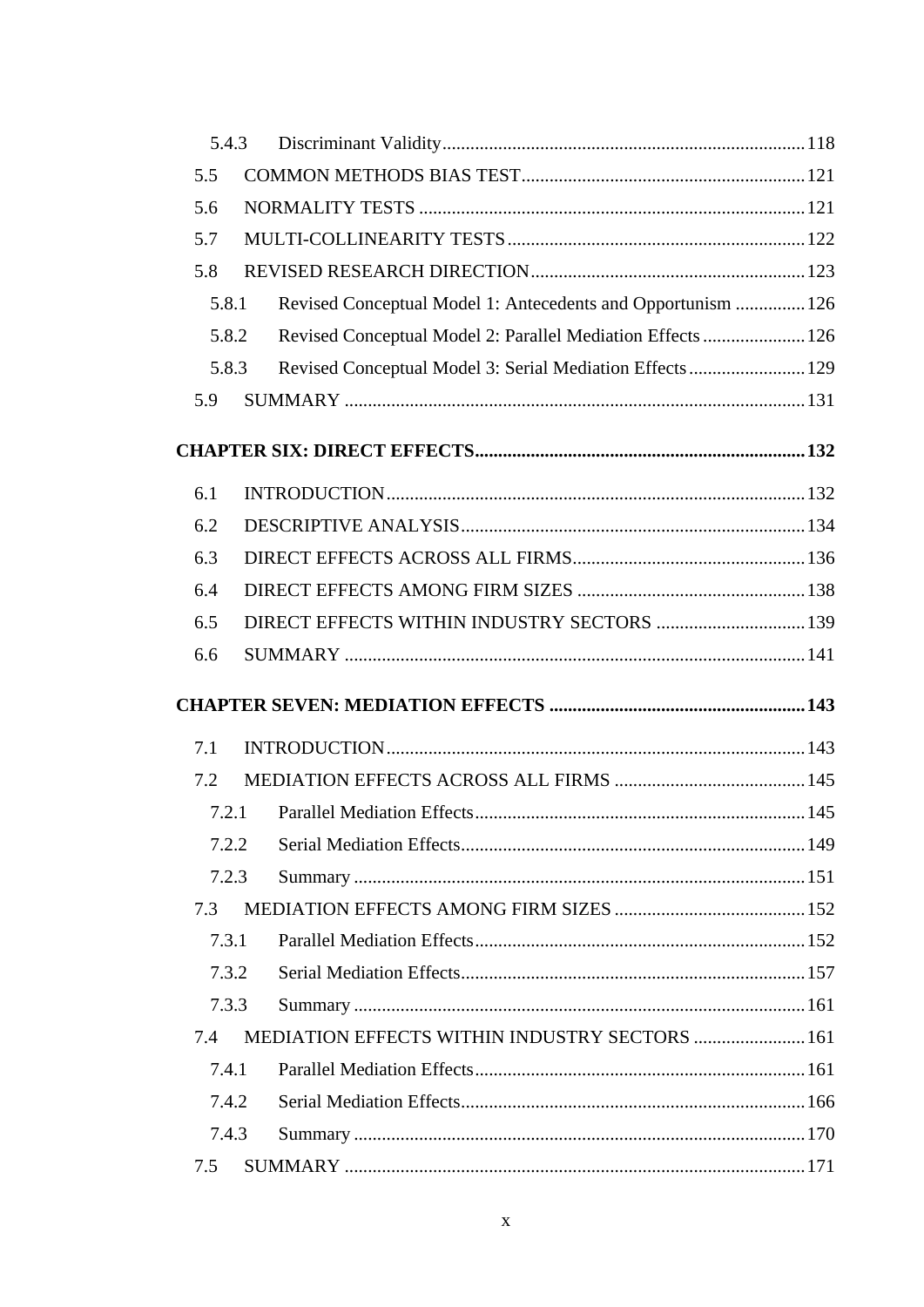| 8.1 |                                                                                 |  |
|-----|---------------------------------------------------------------------------------|--|
| 8.2 |                                                                                 |  |
| 8.3 |                                                                                 |  |
| 8.4 |                                                                                 |  |
|     | Direct Effect of Environmental Uncertainty on Opportunism 177<br>8.4.1          |  |
|     | Direct Effect of Power Asymmetry on Opportunism  181<br>8.4.2                   |  |
|     | Direct Effect of Information Sharing on Opportunism 184<br>8.4.3                |  |
| 8.5 |                                                                                 |  |
|     | Parallel Mediation Effects on the Relationship between Environmental<br>8.5.1   |  |
|     |                                                                                 |  |
|     | Parallel Mediation Effects on the Relationship between Power Asymmetry<br>8.5.2 |  |
|     |                                                                                 |  |
|     | Parallel Mediation Effects on the Relationship between Information<br>8.5.3     |  |
|     |                                                                                 |  |
| 8.6 |                                                                                 |  |
| 8.7 |                                                                                 |  |
|     |                                                                                 |  |
| 9.1 |                                                                                 |  |
| 9.2 |                                                                                 |  |
|     |                                                                                 |  |
|     | 9.2.2                                                                           |  |
| 9.3 | LIMITATIONS AND FUTURE RESEARCH DIRECTIONS 210                                  |  |
| 9.4 |                                                                                 |  |
|     |                                                                                 |  |
|     |                                                                                 |  |
|     |                                                                                 |  |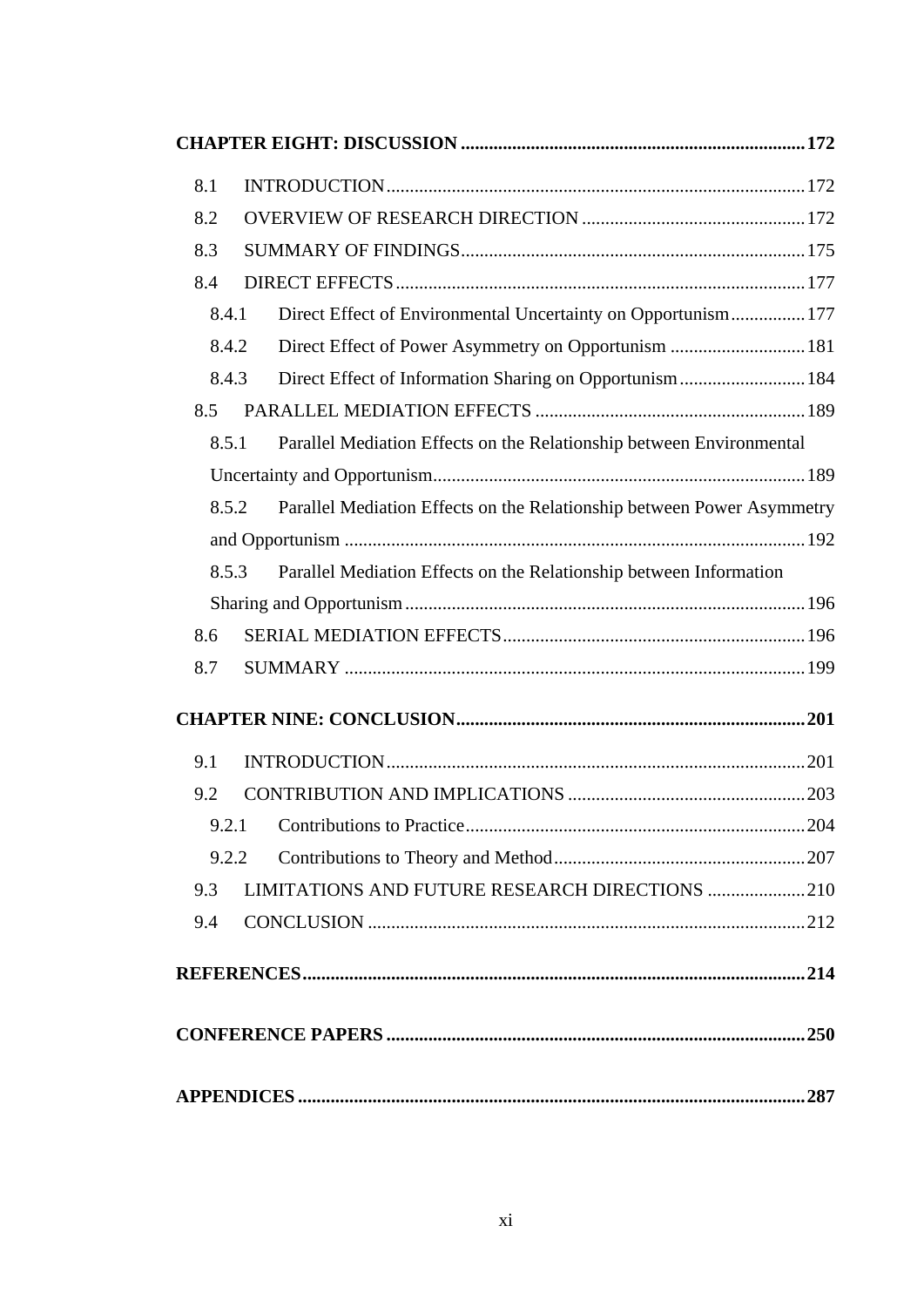#### **LIST OF TABLES**

| TABLE 1.1:        |                                                           |  |
|-------------------|-----------------------------------------------------------|--|
| <b>TABLE 2.1:</b> |                                                           |  |
| <b>TABLE 2.2:</b> |                                                           |  |
| TABLE 2.3:        |                                                           |  |
| TABLE 2.4:        |                                                           |  |
| <b>TABLE 3:1:</b> |                                                           |  |
| TABLE 4.1:        |                                                           |  |
| TABLE 4.2:        | MEDIATION TESTING METHODOLOGY BY BARON & KENNY (1986) 103 |  |
| TABLE $5:1$ :     |                                                           |  |
| <b>TABLE 5.2:</b> |                                                           |  |
| <b>TABLE 5.3:</b> |                                                           |  |
| TABLE 5.4:        |                                                           |  |
| TABLE 5.5:        |                                                           |  |
| TABLE 5.6:        |                                                           |  |
| <b>TABLE 5.7:</b> |                                                           |  |
| TABLE 5.8:        |                                                           |  |
| TABLE 5.9:        |                                                           |  |
| TABLE 6.1:        |                                                           |  |
| TABLE 6.2:        |                                                           |  |
| TABLE 6.3:        |                                                           |  |
| <b>TABLE 6.4:</b> |                                                           |  |
| TABLE 6.5:        |                                                           |  |
| TABLE 6.6:        |                                                           |  |
| TABLE 6.7:        |                                                           |  |
| <b>TABLE 7.1:</b> |                                                           |  |
| <b>TABLE 7.2:</b> |                                                           |  |
| <b>TABLE 7.3:</b> |                                                           |  |
| TABLE 7.4:        |                                                           |  |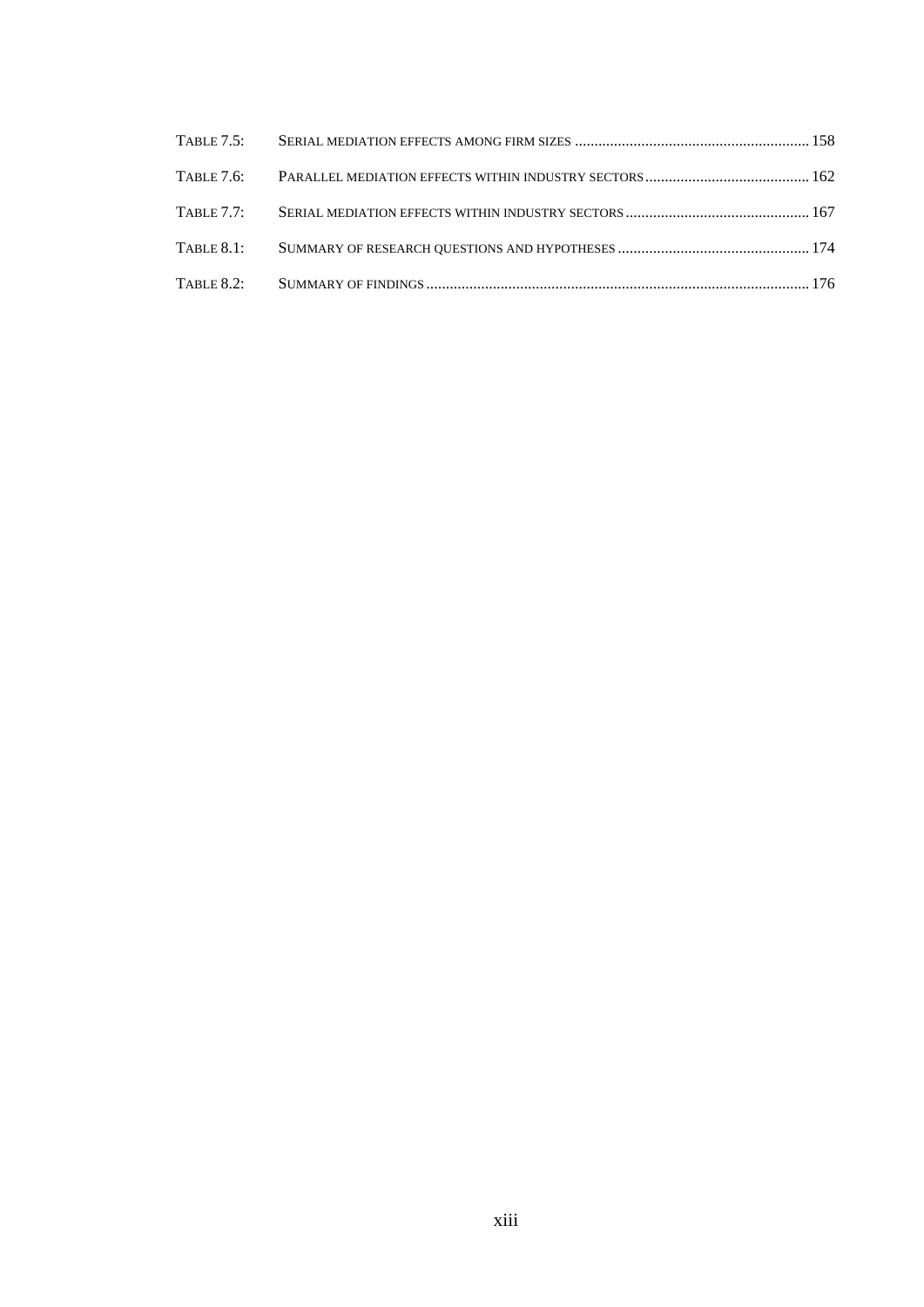### **LIST OF FIGURES**

| FIGURE 3.1:    |                                                              |  |
|----------------|--------------------------------------------------------------|--|
| FIGURE $3.2$ : |                                                              |  |
| FIGURE 3.3:    |                                                              |  |
| FIGURE 3.4:    | CONCEPTUAL MODEL 4: OPPORTUNISM AND FIRM PERFORMANCE 76      |  |
| FIGURE 5.1:    | REVISED CONCEPTUAL MODEL 1: ANTECEDENTS AND OPPORTUNISM  126 |  |
| FIGURE $5.2$ : | REVISED CONCEPTUAL MODEL 2: PARALLEL MEDIATION EFFECTS  128  |  |
| FIGURE $5.3$ : | REVISED CONCEPTUAL MODEL 3: SERIAL MEDIATION EFFECTS  130    |  |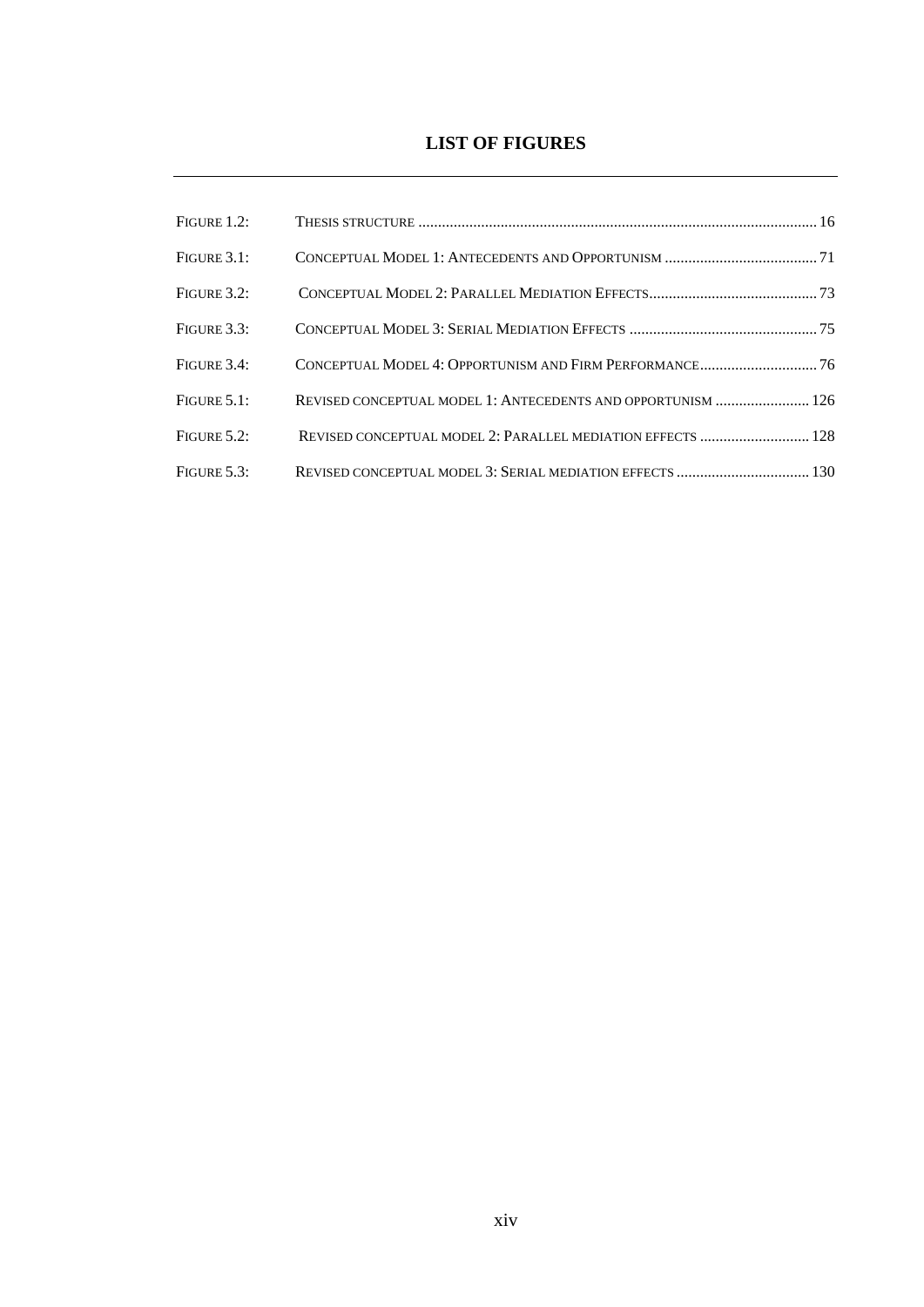#### **CONFERENCE PAPERS**

Eyaa, S., Sridharan, R. and Ryan, S. (2016). Opportunism in Manufacturing Supply Chains in Uganda, Conference Publication, 30<sup>th</sup> Annual Australian and New Zealand Academy of Management (ANZAM) Conference, Brisbane, Australia, December 6 – 9, 2016.

Eyaa, S., Sridharan, R. and Ryan, S. (2014), Categorizing Supply Chain Opportunism: A Framework, Conference Publication, 28<sup>th</sup> Annual Conference of the Australian and New Zealand Academy of Management (ANZAM) Conference, Sydney, Australia, December  $3 - 5$ , 2014.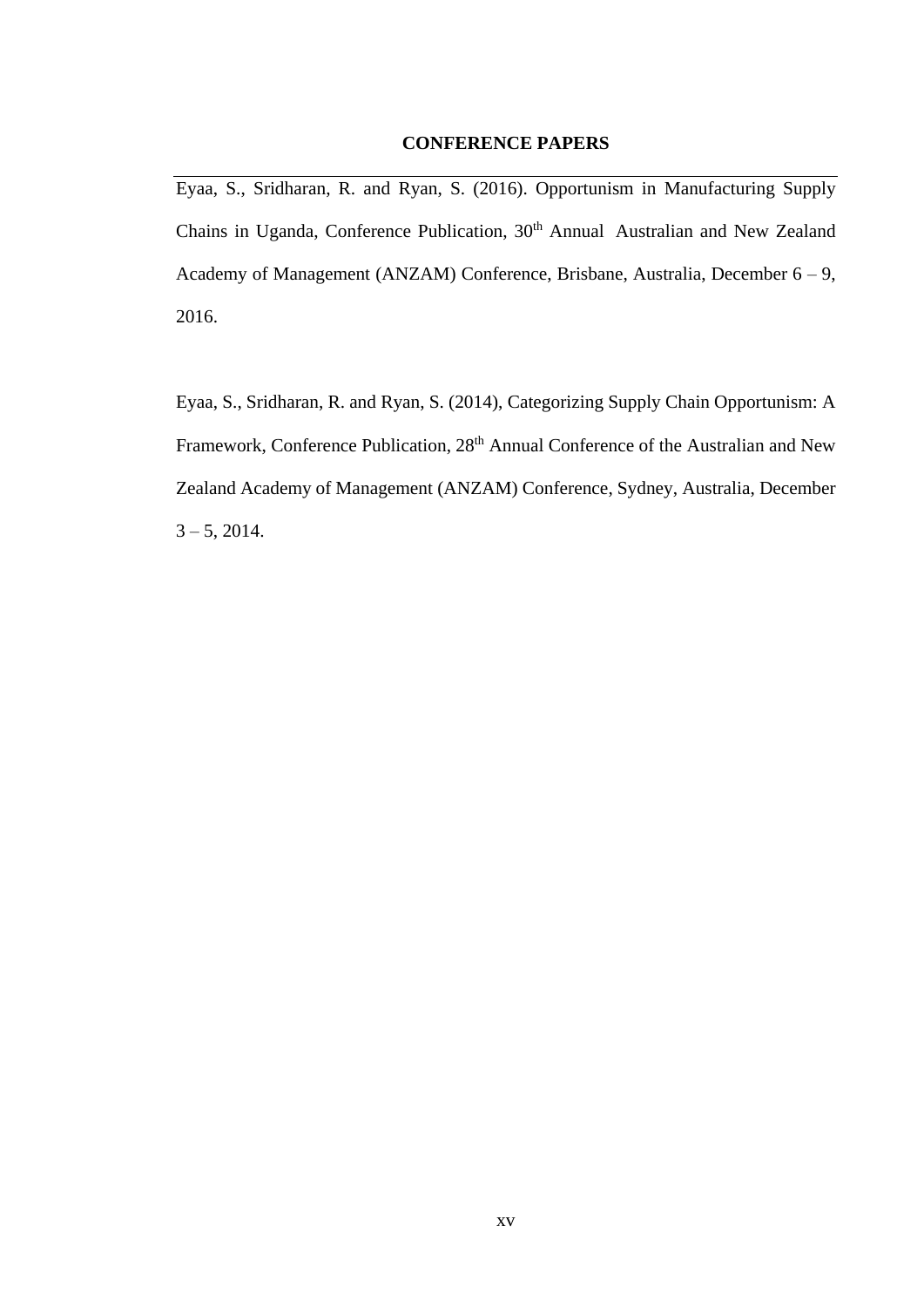## **LIST OF APPENDICES**

| APPENDIX 19: PARALLEL MEDIATION EFFECTS WITH THE AGRICULTURAL SECTOR  379       |  |
|---------------------------------------------------------------------------------|--|
| APPENDIX 20: PARALLEL MEDIATION EFFECTS WITHIN THE NON-AGRICULTURAL SECTOR  385 |  |
| APPENDIX 21: SERIAL MEDIATION EFFECTS WITHIN THE AGRICULTURAL SECTOR 391        |  |
| APPENDIX 22: SERIAL MEDIATION EFFECTS WITHIN THE NON-AGRICULTURAL SECTOR  403   |  |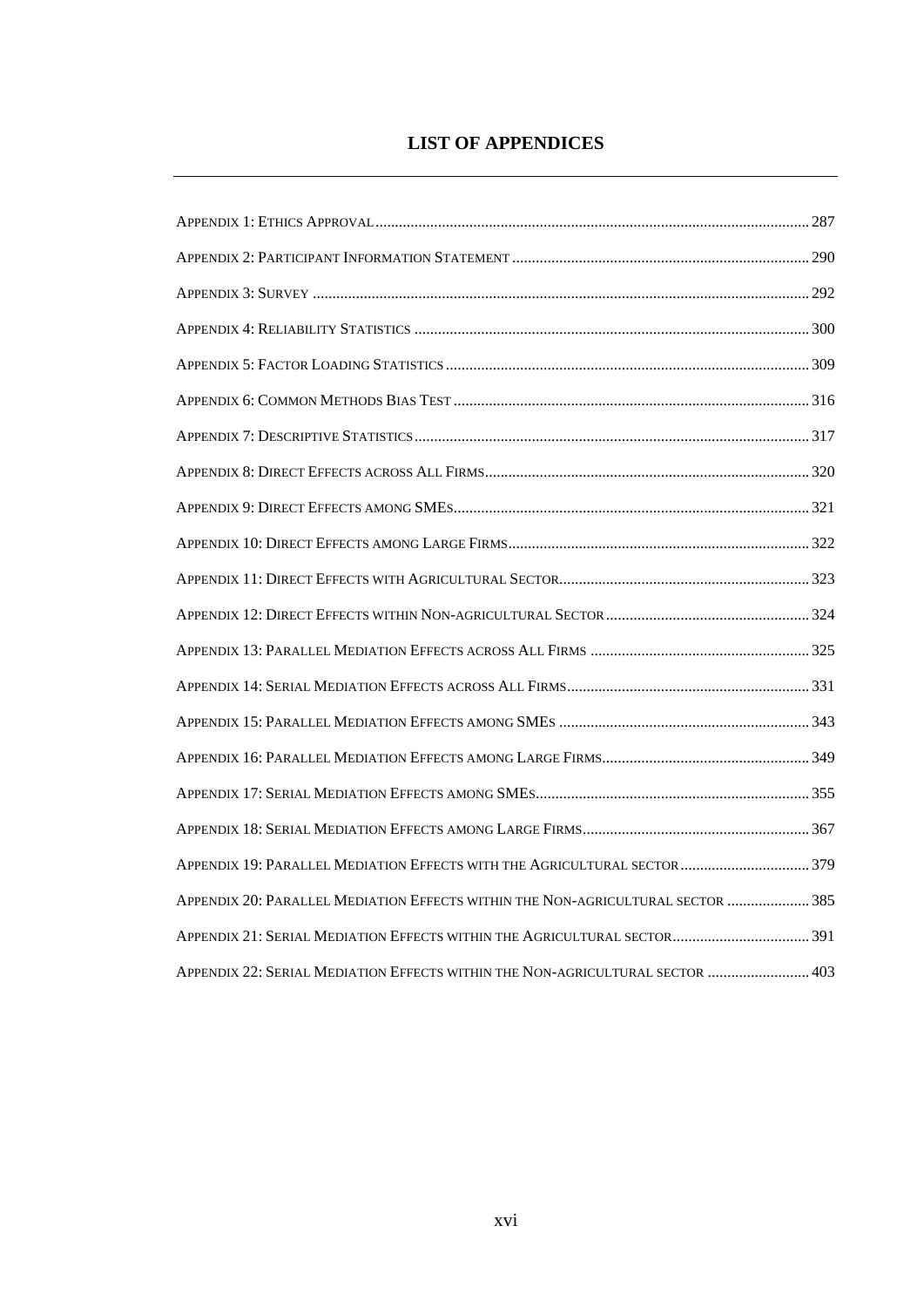# **ABSTRACT**

*Opportunism* in supply chains is a barrier to effective business relationships in Africa. Ingrained in a culture of corruption, it leads to poor *firm performance* and inefficient economies incapable of fostering development and creating employment. Despite the prevalence of *opportunism*, there is little if any research on understanding what drives *opportunism* in Africa. Outside Africa, empirical research on *opportunism* is based on reports from a single category of respondents within firms with limited focus on investigating comprehensive frameworks of *opportunism* antecedents, mediation effects, differences in *opportunism* engagement across firm sizes and industry sectors and the impact of *opportunism* on *firm performance*.

Applying the Transaction Cost Economics (TCE) Theory and Relational Exchange Theory (RET), this study investigates *opportunism* in Uganda, a developing country context to address these limitations by investigating the extent to which nine antecedents (*environmental uncertainty, power asymmetry, information sharing, governance structures, relationship duration, relational norms, cooperation, competition*  and *cultural values)* explain opportunism engagement. Furthermore, the study investigates the parallel and serial mediation effects of three variables (*favourable attitude towards opportunism, long-term orientation, relationship quality*) on relationships between antecedents and *opportunism* as well as the impact of *opportunism* on *firm performance*.

The research is based on a cross-sectional survey of 198 procurement and sales managers from 99 Ugandan manufacturing firms, comprising SMEs and large firms drawn from agricultural and non-agricultural sectors. All respondents admitted to engaging in *opportunism*. Consistent with TCE and RET and previous studies in more